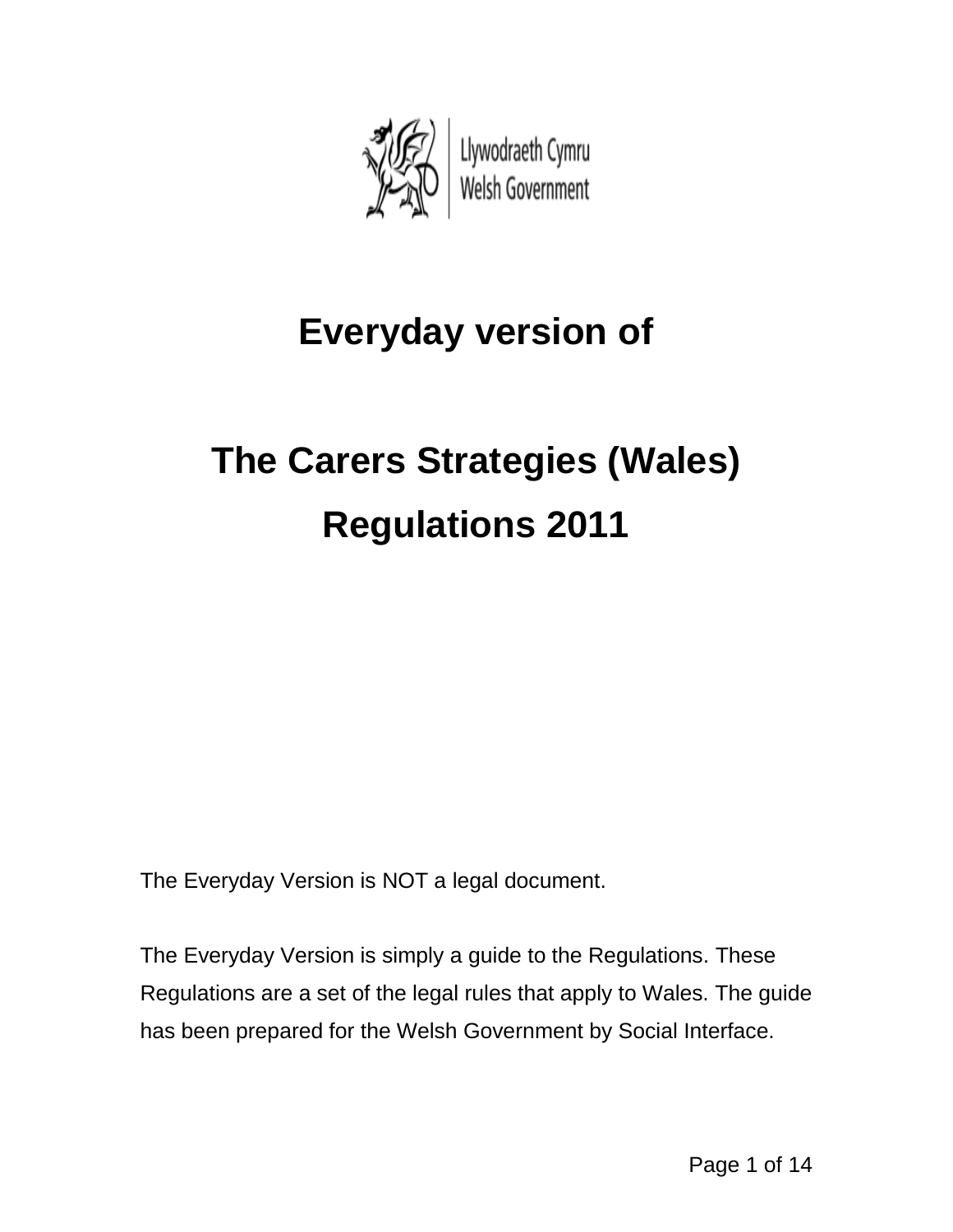This guide uses the same paragraph numbers as the Regulations so you can easily check the legal wording.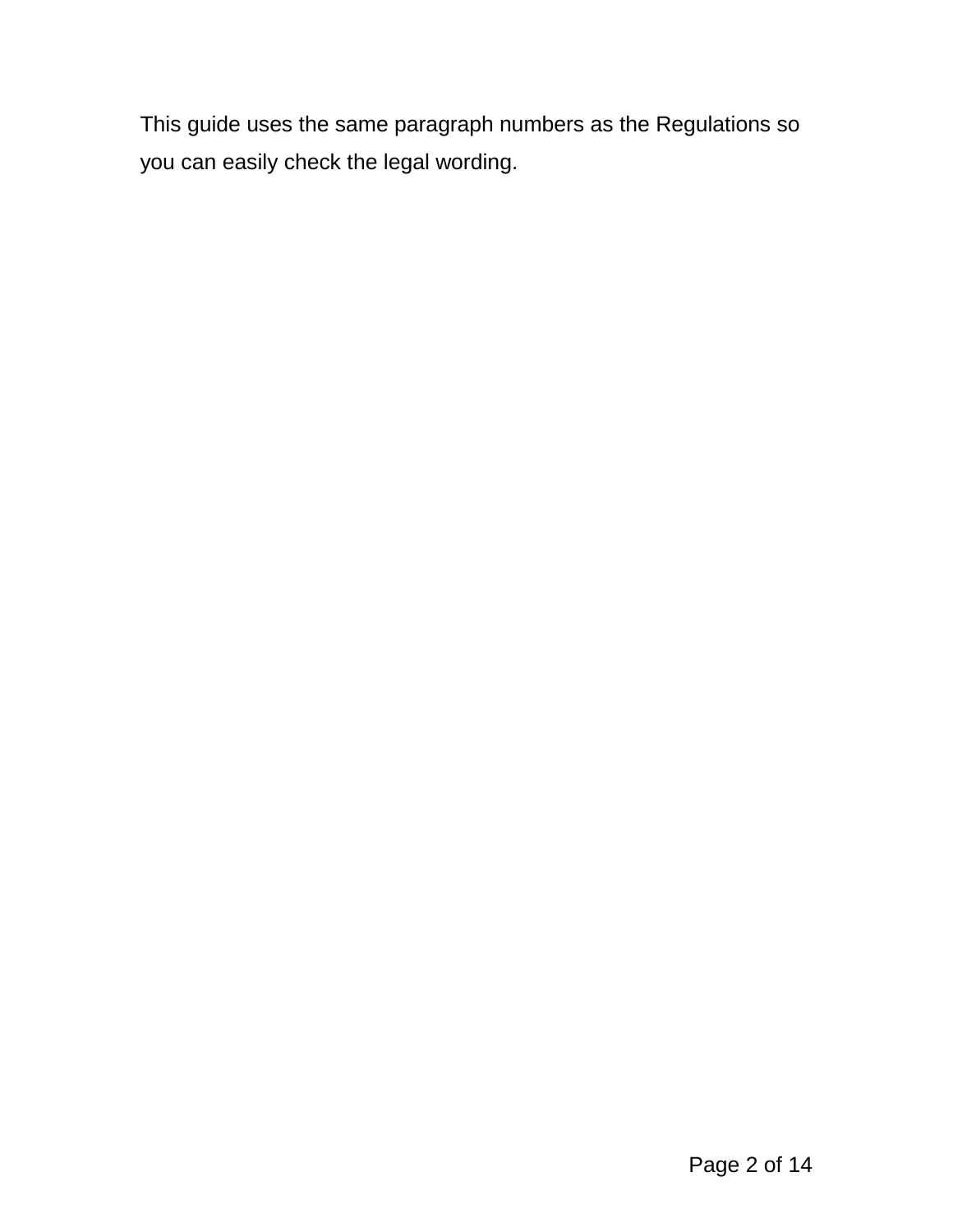## **Explanation**

A Measure is a Welsh law. These Regulations go with the Carers Strategies (Wales) Measure 2010.

All the Regulations apply to Local Health Boards and local authorities. Some of the Regulations apply to the Velindre NHS Trust (the all-Wales cancer service) and the Welsh Ambulance Services NHS Trust.

Regulation 3 says each Local Health Board takes the lead in preparing and publishing a joint strategy with the local authorities in its area. The NHS Trusts must prepare and publish a strategy; they can obey the regulations by helping prepare the Local Health Boards' strategies. The strategies must be put into practice.

Regulation 4 says the people preparing a strategy must consult with voluntary organisations.

Regulation 5 says what must be put into a strategy.

Regulation 6 says what "appropriate information and advice" for carers should include.

Regulation 7 is about consulting carers and the people they care for.

Regulation 8 is about getting the Welsh Ministers' approval for a strategy.

Regulation 9 is about reviewing, checking and reporting on how the strategy is being put into practice.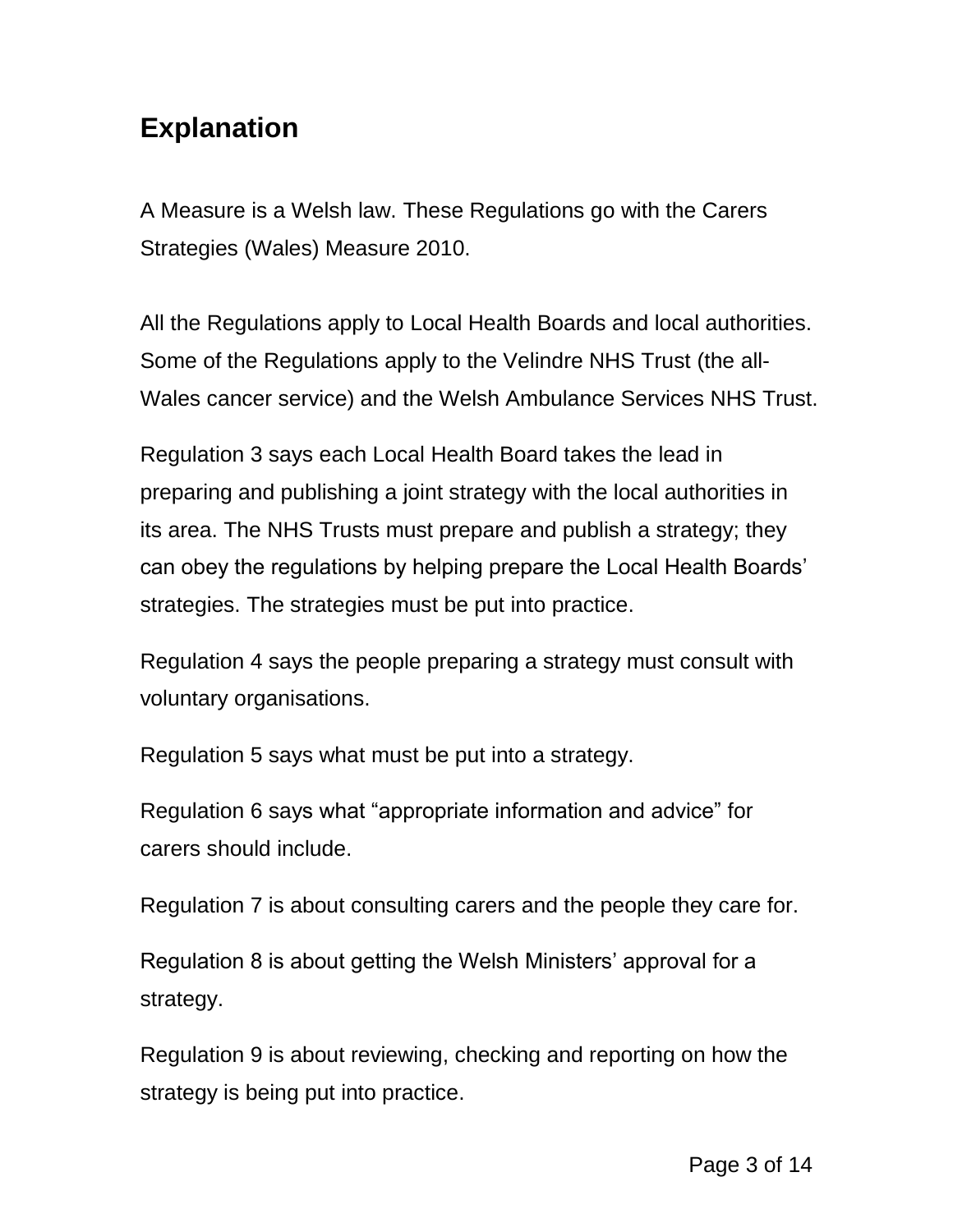Regulation 10 says which duties only belong to the Local Health Board.

The Welsh Ministers have checked the costs and benefits of doing what it says in these Regulations. You can get a copy of this from:

The Department for Health and Social Services Welsh Government Cathays Park **Cardiff** CF10 3NQ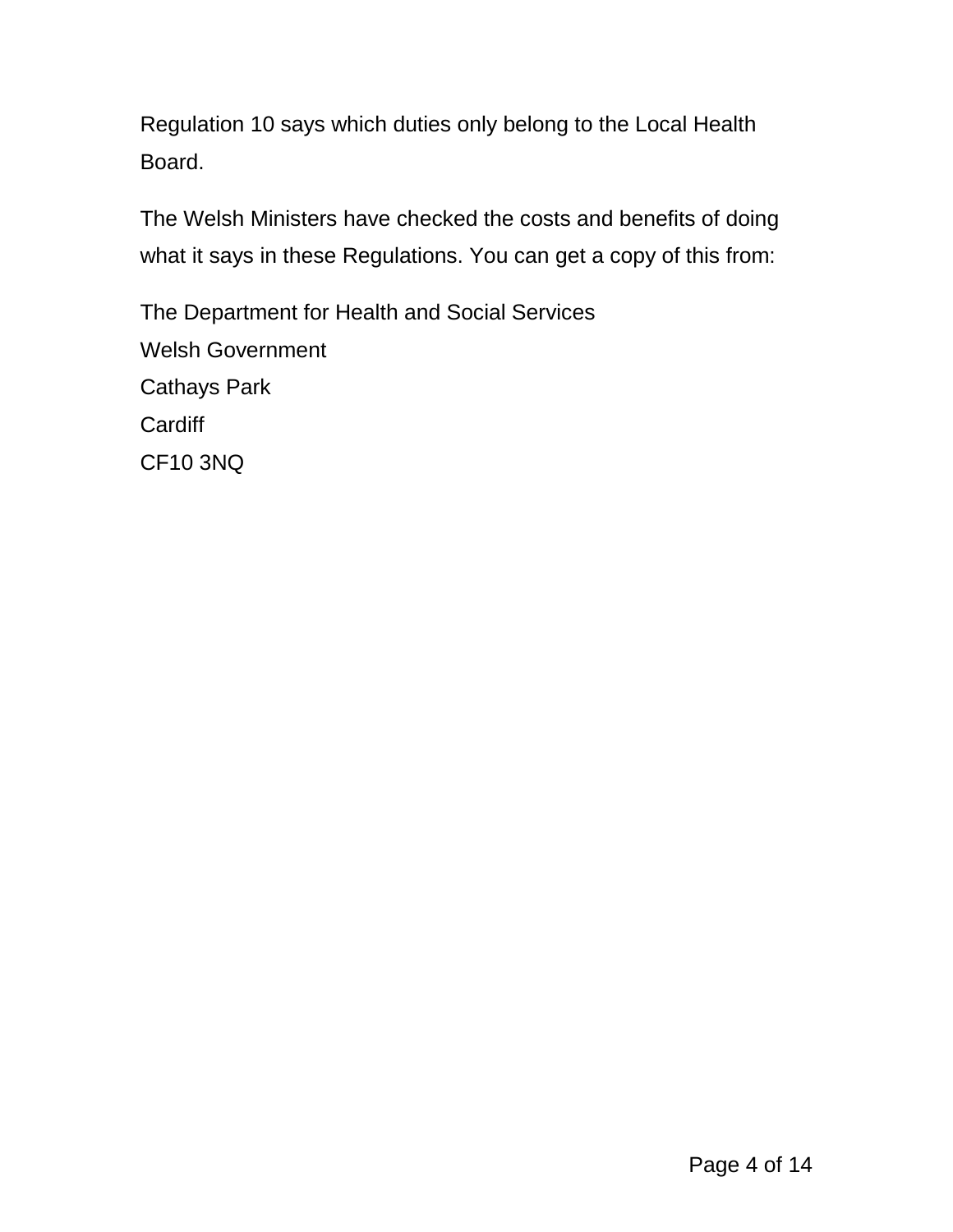## **The Carers Strategies (Wales) Regulations 2011**

#### **1 About this document**

These Regulations apply in Wales from 1<sup>st</sup> January 2012.

#### **2 Interpretation**

Some of the words in the Regulations have special meanings:

- **The Measure** means The Carers Strategies (Wales) Measure 2010.
- **Local authority** means a County Council or County Borough Council in Wales.
- **NHS Trusts** means the Wales-wide NHS Trusts, Velindre NHS Trust (the all-Wales cancer service) and the Welsh Ambulance Services NHS Trust.
- **Partner authority** means the local authorities and/or NHS Trusts that help a Local Health Board to prepare a strategy.
- **Designated authority** means the local authorities, NHS Trusts and Local Health Boards that legally must prepare or help to prepare a strategy.
- **Strategy** means the information and consultation strategy for carers, which must be prepared and published under section 2(1) of the Measure.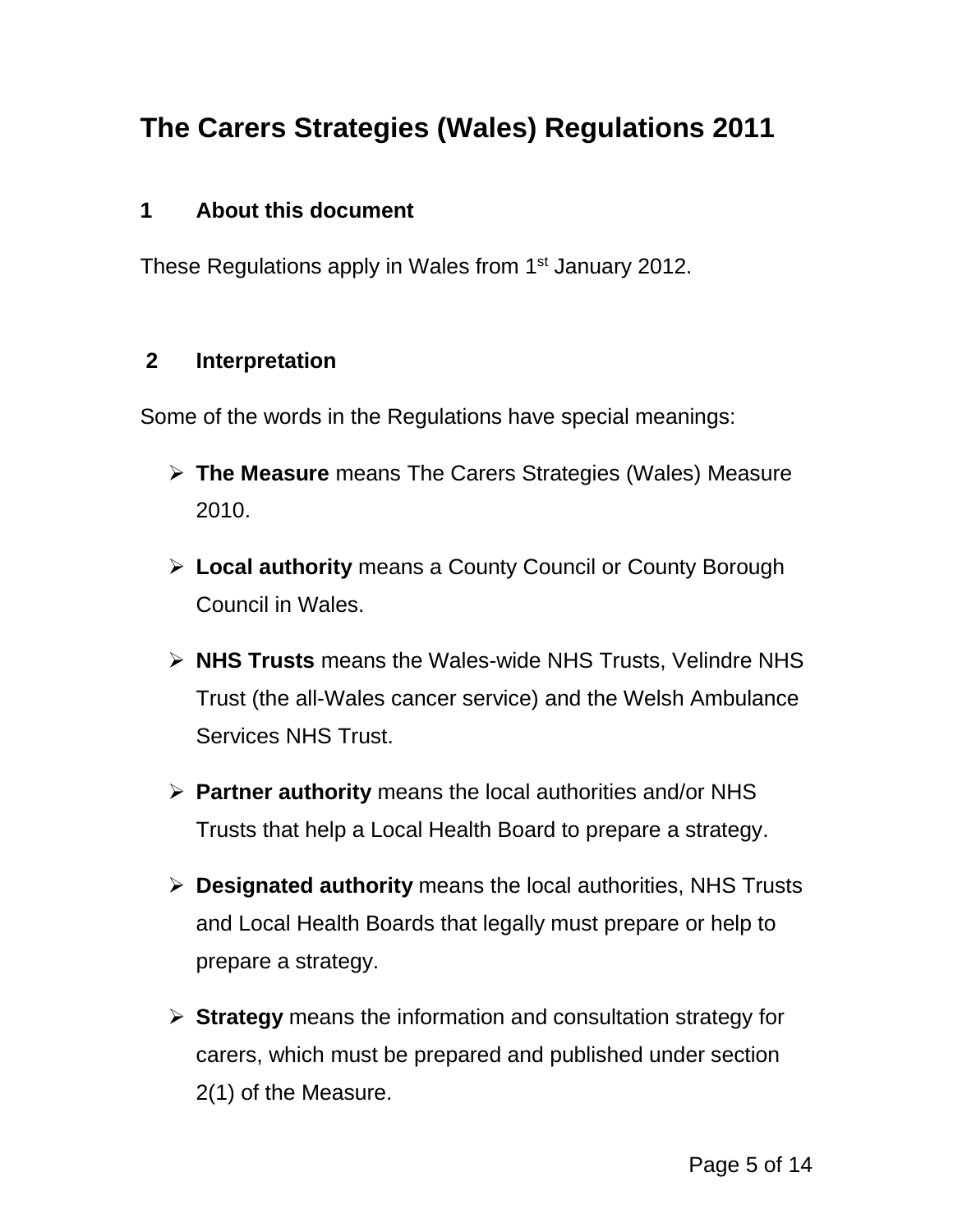#### **3 Producing a strategy**

- (1) Each Local Health Board, local authority and NHS Trust must prepare and publish a strategy.
- (2) Local authorities do this by helping their Local Health Board to prepare a single, joint strategy. The Schedule on page 13 says which local authorities must work with which Local Health Board to produce a Strategy.
- (3) The Local Health Board must take the lead in sending a draft strategy to the Welsh Minister.
- (4) The strategy must say how they will work together to put the strategy into practice.
- (5) The NHS Trusts may fulfil this duty by helping the Local Health Boards to prepare their strategies.

#### **4 Consulting when preparing a strategy**

- (1) Local Health Boards and local authorities must consult, as appropriate, voluntary organisations in their area.
- (2) The NHS Trusts must consult voluntary organisations in their areas, as appropriate.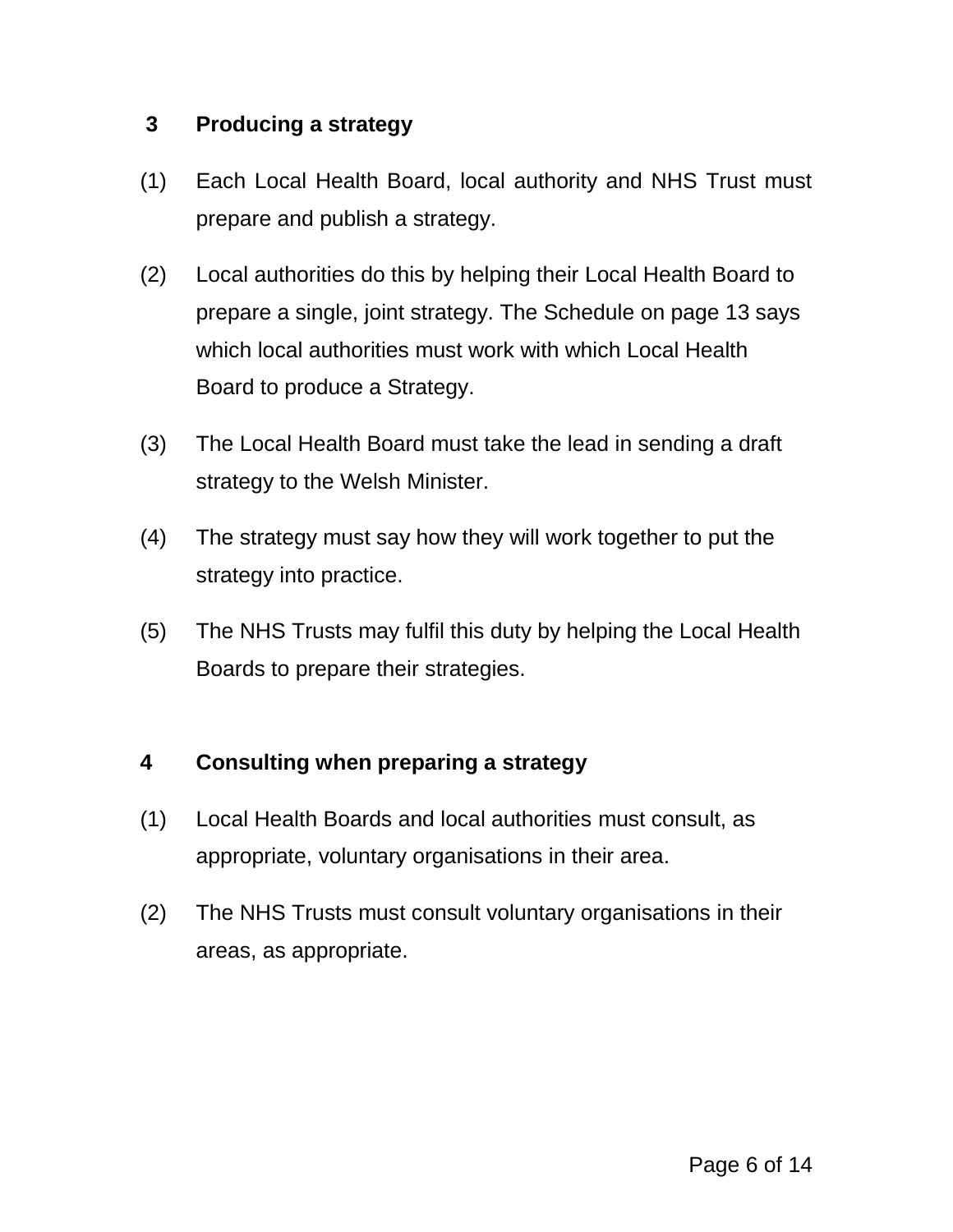#### **5 Content of strategies**

- (1) The Local Health Board and its partner local authorities must put these in their strategy:
	- how they will get GPs to be part of putting the strategy into practice;
	- training for staff;
	- how, and in which languages, information for carers will be made available.
- (2) This regulation does not apply to the Welsh Ambulance Services NHS Trust.
- (3) "GP" means any NHS general medical doctor who is paid by the Local Health Board.

#### **6 Appropriate information and advice**

- (1) The Welsh Ambulance Services NHS Trust has to prepare information for sections (a), (b), (c), (k) and (h) **only** (below) for its Strategy.
- (2) Here is a list of what "appropriate information and advice" means.
	- (a) Information about carers rights, including the rights of carers of people with mental health needs;
	- (b) Information about medication and its possible side effects;
	- (c) Information about the medical condition and treatment of the person for whom they care;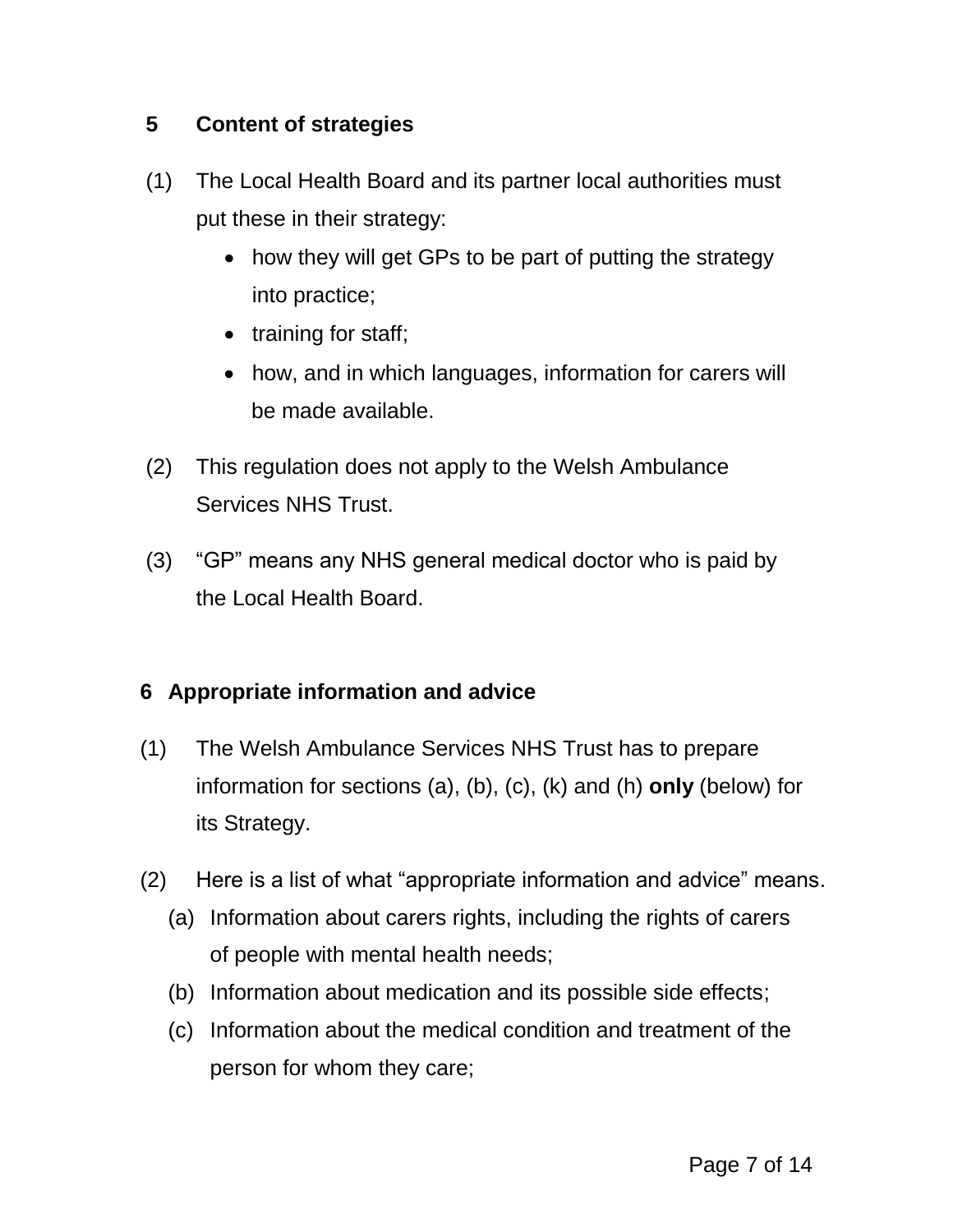- (d) Information to help young carers (that is, children and young people who have a caring role);
- (e) Information about available local and national support, who is entitled to support and who provides the support, including:
	- (i) short breaks and respite care,
	- (ii) carers' needs assessment,
	- (iii) the Court of Protection,
	- (iv) direct payments,
	- (v) housing support,
	- (vi) independent advocacy,
	- (vii) counselling, including bereavement support,
	- (viii) guardianship,
	- (ix) age-appropriate support groups,
	- (x) culturally-appropriate support groups,
	- (xi) financial advice and support, including on welfare benefits,
	- (xii) managing the finances and paperwork of the person receiving care;
- (f) Information and advice on getting or keeping a job, including rights to flexible working;
- (g) Information on your right to an assessment of what help you or the person you care for may need, and information about services you may be entitled to;
- (h) Information about whether there are cheap or free transport schemes and help with transport to get to NHS appointments with the person for whom you care;
- (i) Information and advice on physical aids and housing adaptations;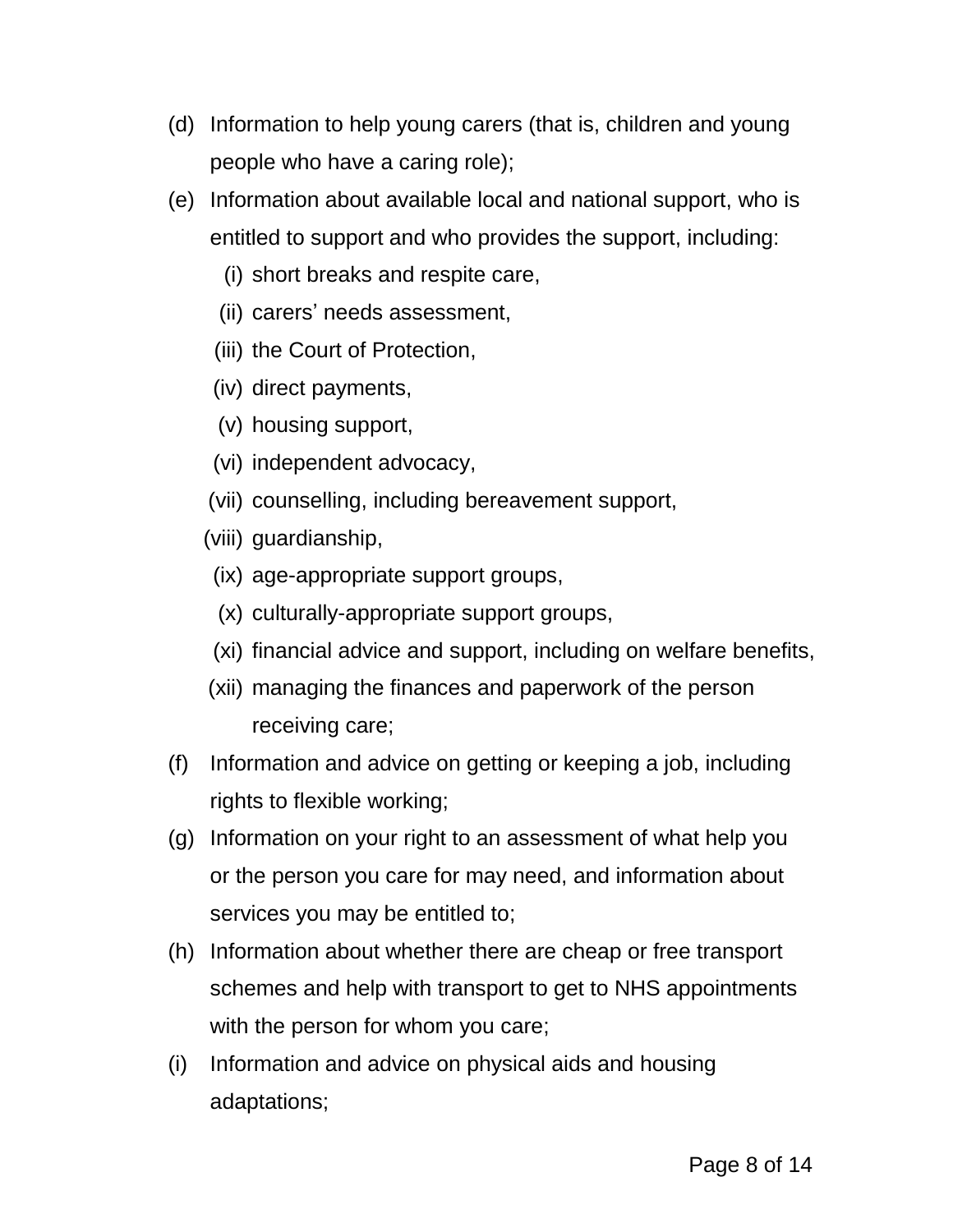- (j) Information on the regulation and inspection of health and care services by the Healthcare Inspectorate Wales and the Care and Social Services Inspectorate Wales;
- (k) Information on local carer support agencies and appropriate national organisations supporting patients, users and carers;
- (l) Information on how to avoid hospital admission;
- (m) Information on what crisis support is available, and how to get it;
- (n) Information on help for people coming out of hospital or needing extra help to stay at home or move back home;
- (o) Information about healthy living (including information and training on stress management techniques, healthy diet and physical exercise);
- (p) Information on how to make a complaint to the Local Health Board and the local authorities;
- (q) Information on training and support to help carers to care safely, including:
	- (i) safe lifting, moving and handling,
	- (ii) safety with medicines,
	- (iii) relevant nursing skills,
	- (iv) use of aids and adaptations,
	- (v) continence care,
	- (vi) stress management,
	- (vii) eating and drinking,
	- (viii) dealing with behavioural issues of the person receiving care for,
	- (ix) helping carers to look after themselves, as appropriate.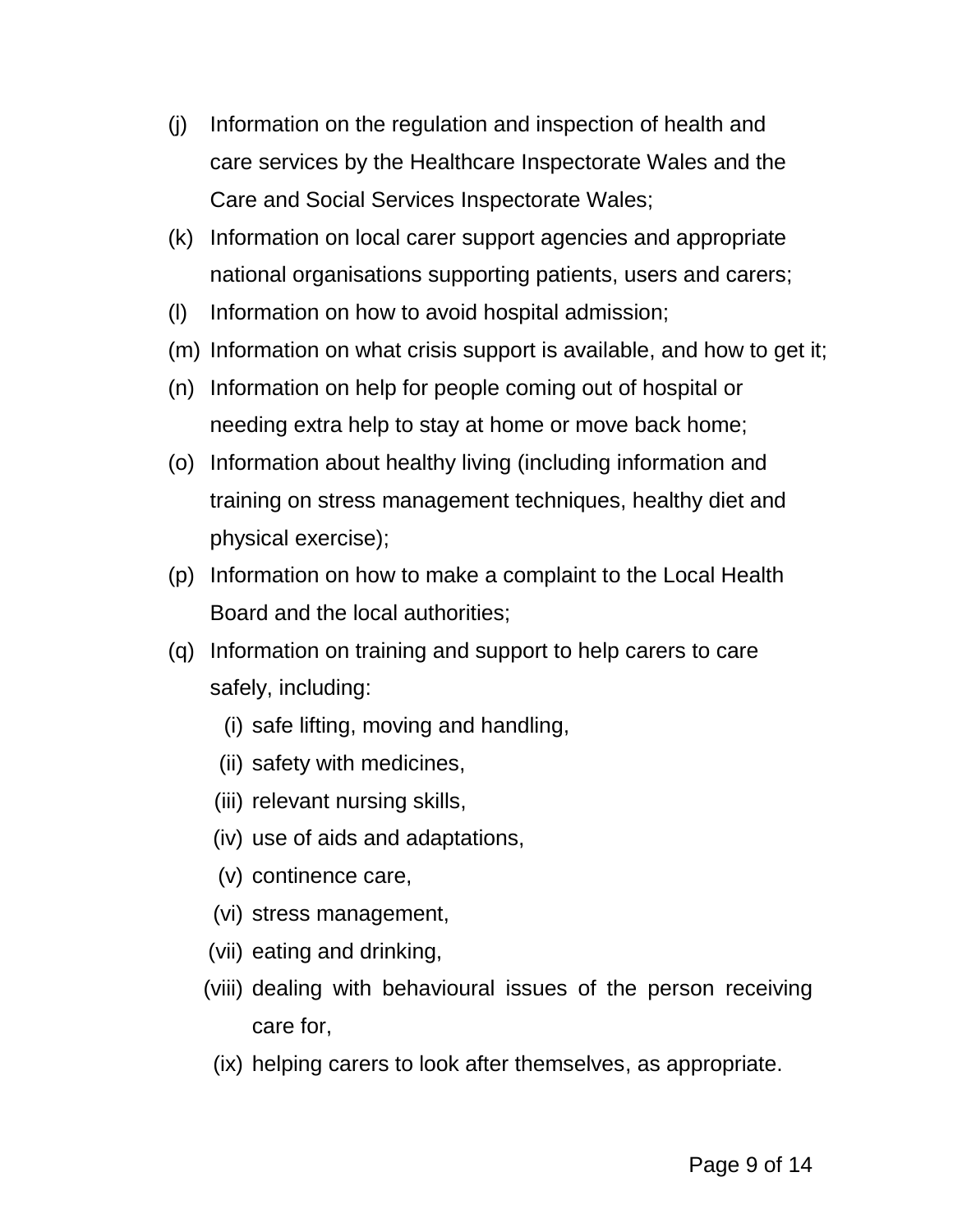(3) Providing "information" includes information that the designated authorities have prepared which staff give to carers. It also includes helping carers to get hold of information that someone else has prepared.

#### **7 Consultation with carers and people for whom they care**

A Strategy must say how the **designated authorities** will make sure that carers and the people for whom they care are consulted. In particular, Strategies must say how they will make sure that:

- (a) As far as possible, carers will be consulted about arrangements for the person they care for *before* decisions are made;
- (b) Staff respect the carer's knowledge of the person they care for, and use that knowledge appropriately;
- (c) Carers are told they may have a rights to an assessment of their own needs by their local authority and what services they may be able to get;
- (d) Someone helps carers to understand the decisions that are being made about the person they care for, and encourages the carer to be part of the decision making process;
- (e) If the carer is not there when a decision is made, the decision is explained to the carer;
- (f) Carers are consulted regularly, including taking about when a carer may need support at short notice;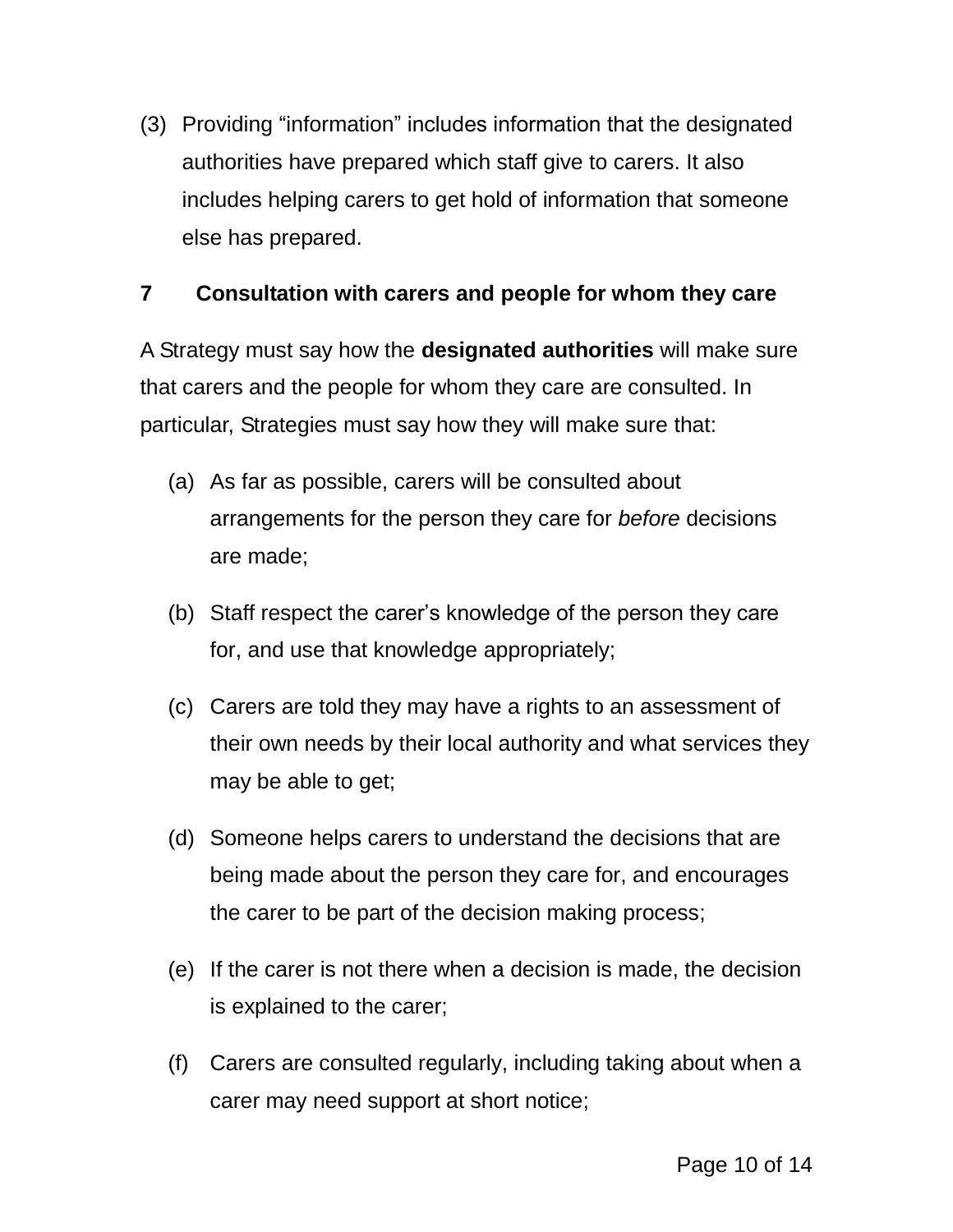- (g) Staff think how to consult with a carer, bearing in mind the carer's age, culture and language, and any disability the carer may have;
- (h) Carers and the people they care for are told about help and support that may be available from voluntary organisations;
- (i) Staff are trained in how to consult well.

#### **8 Sending a draft strategy to the Welsh Ministers**

- (1) Regulation 10 explains the role of Local Health Boards.
- (2) A **designated authority** must send its first draft Strategy to the Welsh Ministers by 31<sup>st</sup> October 2012.
- (3) The strategy must be sent both electronically and in hard copy.
- (4) If the Welsh Ministers do not approve a draft strategy the designated authority must:
	- make any changes the Welsh Ministers ask for
	- re-submit the new strategy
	- meet any deadline given by the Welsh Ministers.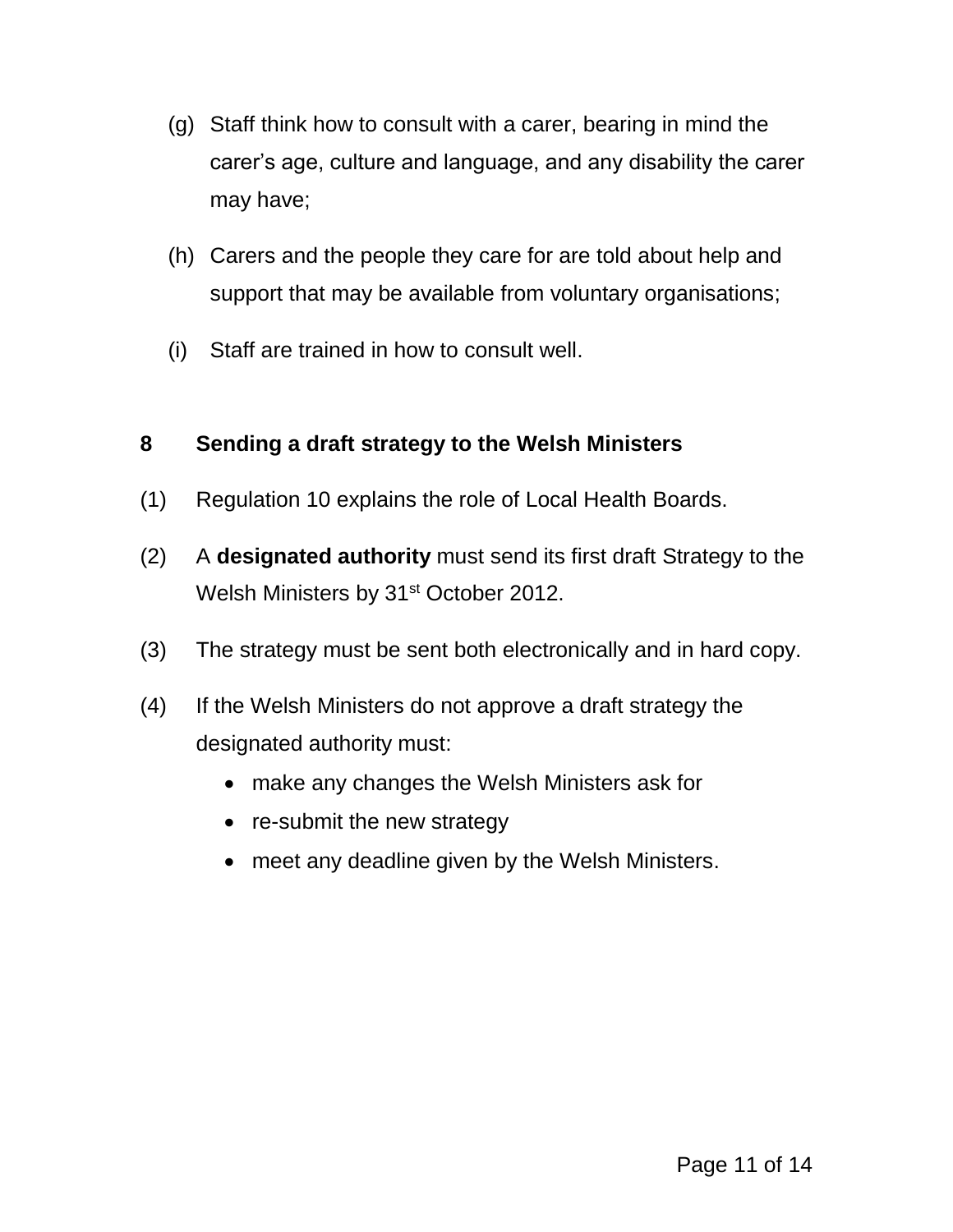#### **9 Extra rules**

- (1) The Strategy is for three years.
- (2) Each **designated authority** must review their Strategy after 18 months and again before they prepare their next Strategy.
- (3) Each **designated authority** must submit a new Strategy to the Welsh Ministers for approval at least once every three years.
- (4) All Strategies must be published.
- (5) Every year, the **designated authorities** must send a report to the Welsh Ministers saying how they are putting their strategy into practice, and how they are checking that they are doing what the strategy says.
- (6) If a **designated authority** wants to make a big change to its strategy, the strategy must be sent back to the Welsh Minister for approval.
- (7) The strategy must be published in English and in Welsh unless that is not practicable.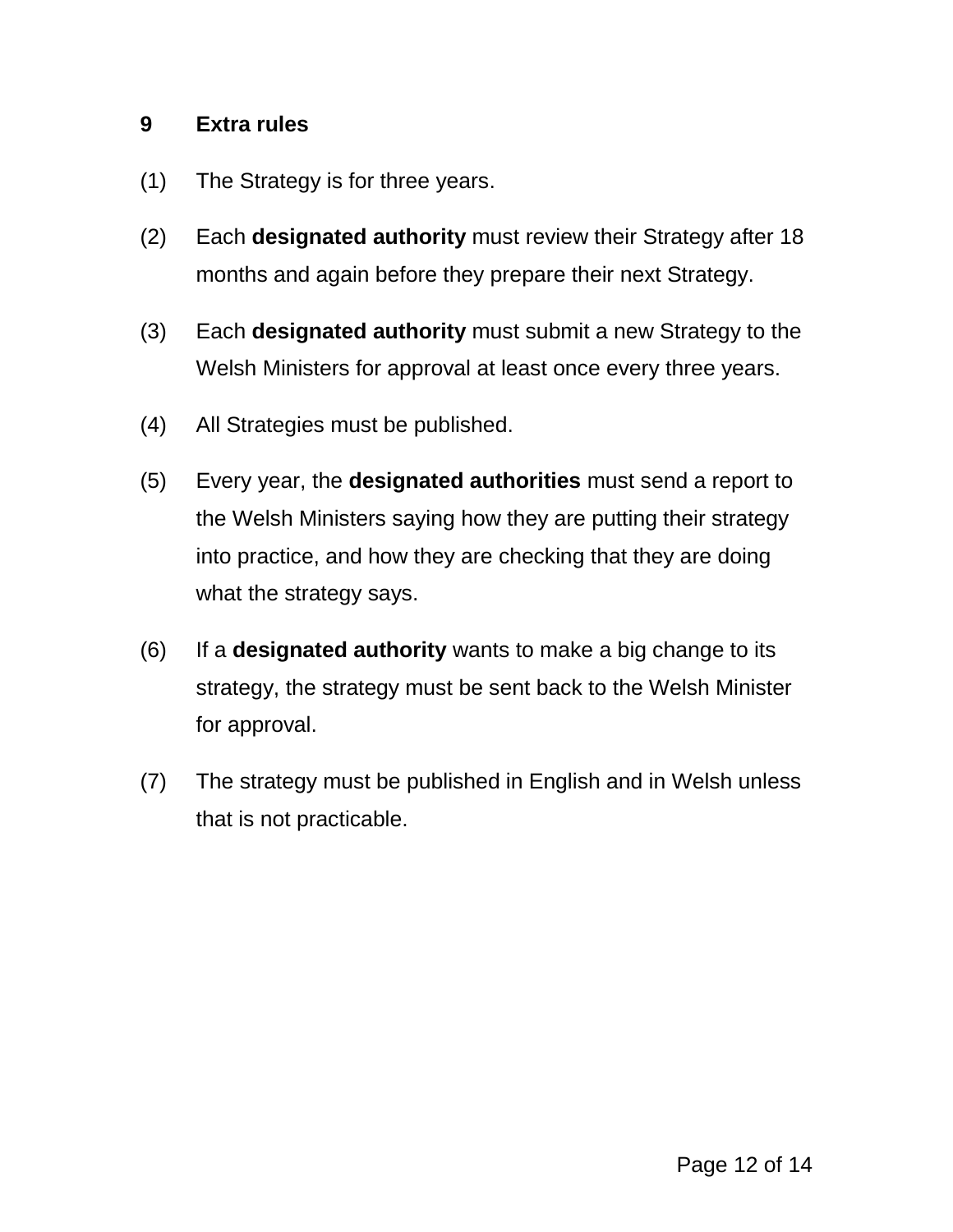### **10 Duties of Local Health Boards in relation to joint strategies**

For each single, joint local strategy, the Local Health Board is responsible for:

- (a) Sending the draft strategy to the Welsh Ministers;
- (b) Publishing the strategy;
- (c) Consulting partner authorities before sending the annual report to the Welsh Ministers;
- (d) Sending a draft of any changes to the strategy to the Welsh Ministers.

#### *Gwenda Thomas*

Deputy Minister for Children and Social Services under authority of the Minister for Health and Social Services, one of the Welsh Ministers

**Date**